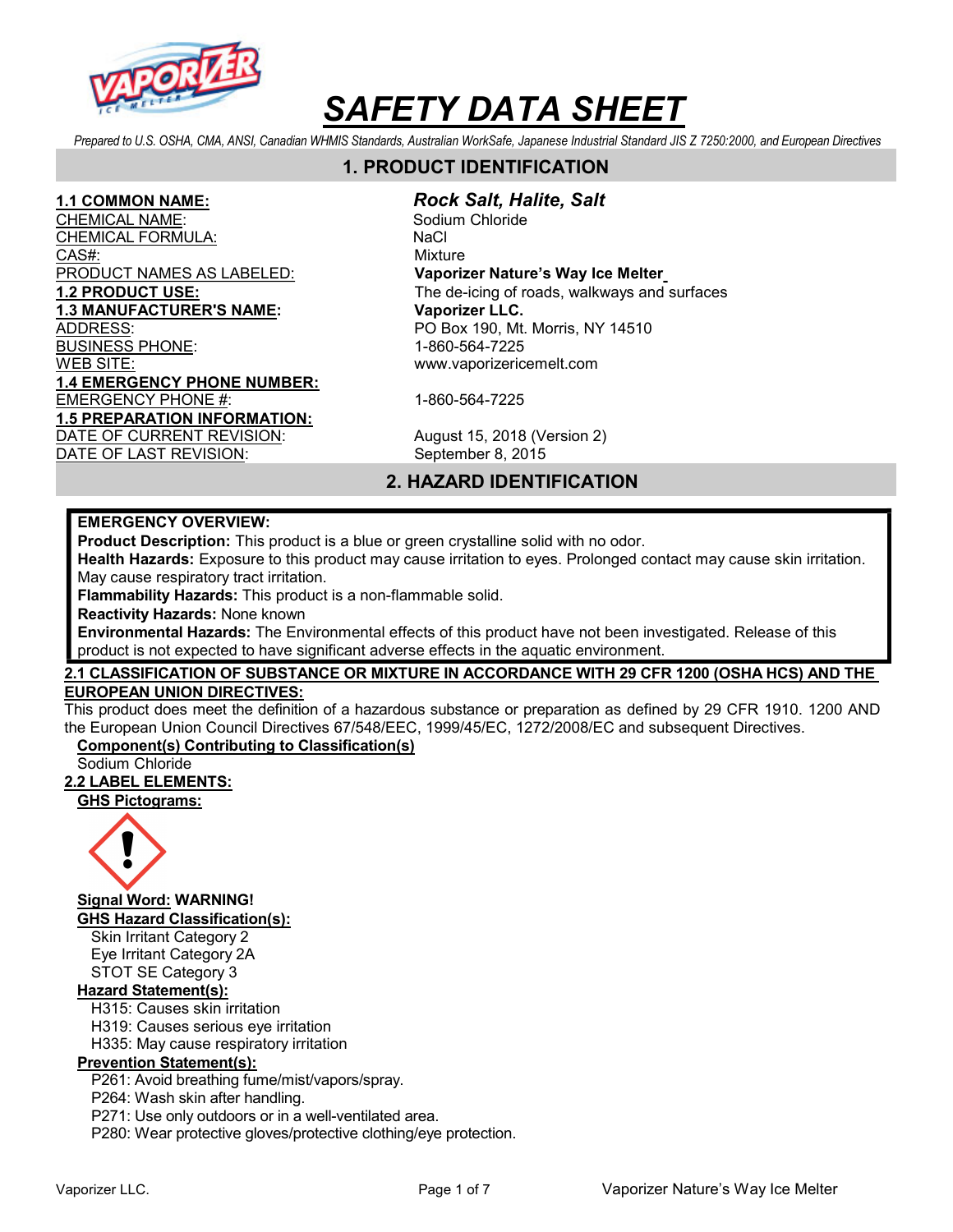

#### Response Statement(s):

P302+P352: IF ON SKIN: Wash with plenty of water.

P321: Specific treatment (See section 4 of this SDS).

P332+P313: If skin irritation occurs: Get medical advice/attention.

P362+P364: Take off contaminated clothing and wash it before reuse.

P305+P351+P338: IF IN EYES: Rinse cautiously with water for several minutes. Remove contact lenses, if present and easy to do. Continue rinsing.

P337+P313: If eye irritation persists: Get medical advice/attention.

P304+P340: IF INHALED: Remove person to fresh air and keep comfortable for breathing.

P312: Call a POISON CENTER/doctor if you feel unwell.

#### Storage Statement(s):

P403+P233: Store in a well-ventilated place. Keep container tightly closed.

P405: Store locked up.

#### Disposal Statement(s):

P501: Dispose of contents/container in accordance with local/regional/national/international regulations.

#### 2.3 HEALTH HAZARDS OR RISKS FROM EXPOSURE:

SYMPTOMS OF OVEREXPOSURE BY ROUTE OF EXPOSURE: The most significant routes of exposure for this product are by inhalation, skin contact, eye contact or ingestion.

#### ACUTE:

INHALATION: Inhalation may be irritating to the respiratory tract.

CONTACT WITH SKIN: Repeated or prolonged contact may cause skin irritation.

EYE CONTACT: Contact may irritate the eyes, resulting in redness or watering.

INGESTION: Ingestion of a large quantity may cause gastrointestinal irritation with nausea and vomiting. CHRONIC: None known

**TARGET ORGANS: Acute:** Eyes, Skin, Respiratory System **Chronic: None Known** Chronic: None Known

# 3. COMPOSITION AND INFORMATION ON INGREDIENTS

| <b>Hazardous Ingredients:</b>                         | WT%     | CAS#       | <b>EINECS#</b> | Index $#$  | <b>GHS Classifications</b>                                 |
|-------------------------------------------------------|---------|------------|----------------|------------|------------------------------------------------------------|
| Sodium Chloride                                       | $>99\%$ | 7647-14-5  | 231-598-3      | Not Listed | Skin Irritant Cat 2, Eye Irritant Cat 2A,<br>STOT SE Cat 3 |
| YPS (Yellow Prussiate of Soda)<br>Sodium Ferrocyanide | 0.0075% | 13601-19-9 | 237-081-9      | Not Listed | Eye Irritant Cat 2A                                        |
| Caliber M-2000 with AP                                | .04%    | Mixture    | Mixture        | Not Listed | Eye Irritant Cat 2A                                        |

Balance of other ingredients is less than 1% in concentration (or 0.1% for carcinogens, reproductive toxins, or respiratory sensitizers). Actual concentrations are withheld as trade secret.

# 4. FIRST-AID MEASURES

#### 4.1 DESCRIPTION OF FIRST AID MEASURES:

EYE CONTACT: If product enters the eyes, open eyes while under gentle running water for at least 15 minutes. Seek medical attention if irritation persists.

**SKIN CONTACT:** If product contacts skin, wash skin thoroughly with soap and water after handling. Seek medical attention if irritation develops and persists.

INHALATION: If breathing becomes difficult, remove victim to fresh air. If necessary, use artificial respiration to support vital functions. Seek medical attention.

INGESTION: If product is swallowed, call physician or poison control center for most current information. If professional advice is not available, do not induce vomiting. Never induce vomiting or give diluents (milk or water) to someone who is unconscious, having convulsions, or who cannot swallow. Seek medical advice. Take a copy of the label and/or SDS with the victim to the health professional.

#### MEDICAL CONDITIONS AGGRAVATED BY EXPOSURE: None known

# 4.2 SYMPTOMS AND EFFECTS, BOTH ACUTE AND DELAYED:

Exposure to this product may cause irritation to skin and eyes. Inhalation of dust may cause irritation to respiratory system. May be harmful if swallowed with digestive tract irritation and vomiting.

4.3 RECOMMENDATIONS TO PHYSICIANS: Treat symptoms and eliminate overexposure.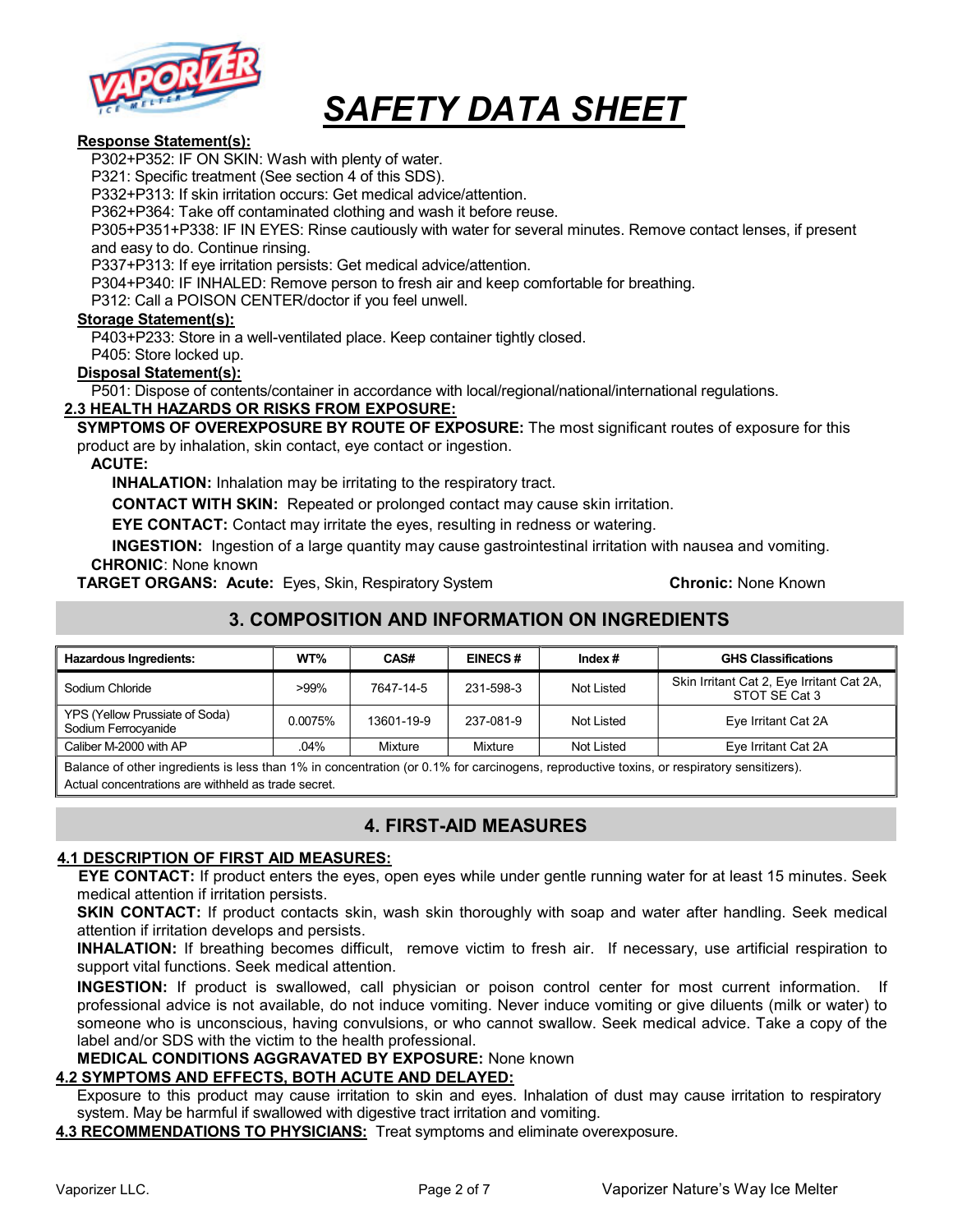

# 5. FIRE-FIGHTING MEASURES

#### 5.1 FIRE EXTINGUISHING MATERIALS:

| Use fire extinguishing methods below: |                      |
|---------------------------------------|----------------------|
| Water Spray: Yes                      | Carbon Dioxide: Yes  |
| Foam: Yes                             | Dry Chemical: Yes    |
| Halon: Yes                            | Other: Any "C" Class |

#### 5.2 UNUSUAL FIRE AND EXPLOSION HAZARDS:

None known

 Explosion Sensitivity to Mechanical Impact: No Explosion Sensitivity to Static Discharge: No

#### 5.3 SPECIAL FIRE-FIGHTING PROCEDURES:

Incipient fire responders should wear eye protection. Structural firefighters must wear Self-Contained Breathing Apparatus and full protective equipment. Isolate materials not yet involved in the fire and protect personnel. Move containers from fire area if this can be done without risk; otherwise, cool with carefully applied water spray. If possible, prevent runoff water from entering storm drains, bodies of water, or other environmentally sensitive areas.





Hazard Scale: 0 = Minimal 1 = Slight 2 = Moderate 3 = Serious 4 = Severe \* = Chronic hazard

# 6. ACCIDENTAL RELEASE MEASURES

#### 6.1 PERSONAL PRECAUTIONS, PROTECTIVE EQUIPMENT AND EMERGENCY PROCEDURES:

### See section 8.2 for Exposure Controls.

# 6.2 ENVIRONMENTAL PRECAUTIONS:

No specific hazards connected with leaks and splits.

#### 6.3 SPILL AND LEAK RESPONSE:

Sweep up spilled materials and place in appropriate container for disposal or re-use. Dispose of in accordance with U.S. Federal, State, and local hazardous waste disposal regulations and those of Canada and its Provinces, those of Australia, Japan and EU Member States (see Section 13, Disposal Considerations).

# 7. HANDLING and STORAGE

#### 7.1 PRECAUTIONS FOR SAFE HANDLING:

Establish good personal hygiene and work practices. Always wash hands and face before eating, drinking or smoking. 7.2 STORAGE AND HANDLING PRACTICES:

Store in a dry area with <75% relative humidity to avoid caking.

#### 7.3 SPECIFIC USES:

De-icing roads and walkways.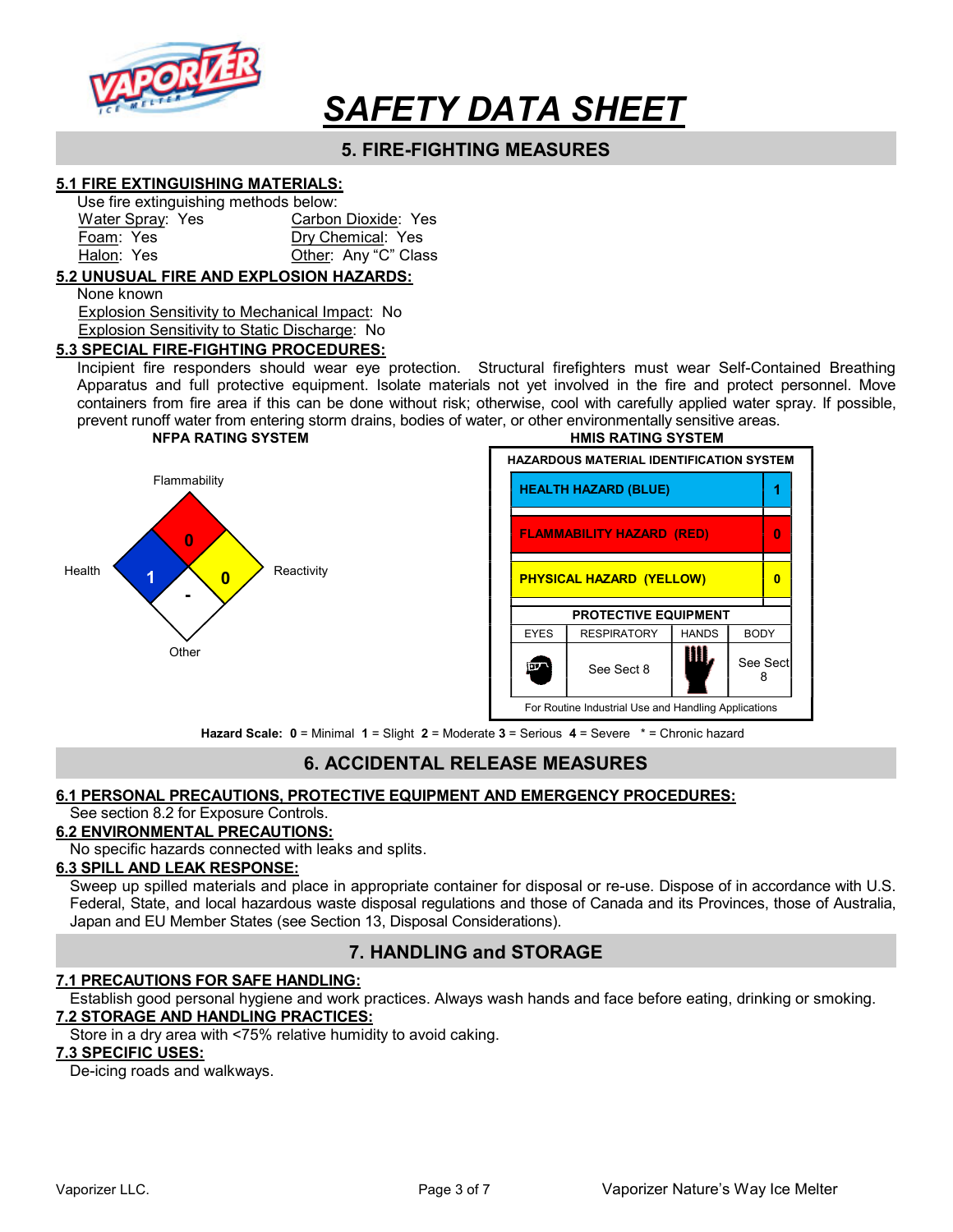

# 8. EXPOSURE CONTROLS - PERSONAL PROTECTION

#### 8.1 EXPOSURE PARAMETERS:

| <b>Chemical Name</b> | CAS#      | <b>ACGIH</b>                    | <b>TWA</b><br><b>OSHA</b>       |
|----------------------|-----------|---------------------------------|---------------------------------|
| Sodium Chloride      | 7647-14-5 | 10 mg/m <sup>3</sup> Total Dust | 15 mg/m <sup>3</sup> Total Dust |

#### 8.2 EXPOSURE CONTROLS:

VENTILATION AND ENGINEERING CONTROLS: Use with adequate ventilation to ensure exposure levels are maintained below the limits provided above.

The following information on appropriate Personal Protective Equipment is provided to assist employers in complying with OSHA regulations found in 29 CFR Subpart I (beginning at 1910.132) or equivalent standard of Canada, or standards of EU member states (including EN 149 for respiratory PPE, and EN 166 for face/eye protection), and those of Japan. Please reference applicable regulations and standards for relevant details.

**RESPIRATORY PROTECTION:** Not normally required when using this product. If necessary, use only respiratory protection authorized in the U.S. Federal OSHA Respiratory Protection Standard (29 CFR 1910.134), equivalent U.S. State standards, Canadian CSA Standard Z94.4-93, the European Standard EN149, or EU member states.

EYE PROTECTION Safety glasses or goggles are recommended to prevent eye contact. If necessary, refer to U.S. OSHA 29 CFR 1910.133, Canadian Standards, and the European Standard EN166, Australian Standards, or relevant Japanese Standards.

HAND PROTECTION: Protective gloves are recommended to prevent skin contact. If necessary, refer to U.S. OSHA 29 CFR 1910.138, the European Standard DIN EN 374, the appropriate Standards of Canada, Australian Standards, or relevant Japanese Standards.

**BODY PROTECTION:** Use body protect appropriate to task being performed. If necessary, refer to appropriate Standards of Canada, or appropriate Standards of the EU, Australian Standards, or relevant Japanese Standards.

# 9. PHYSICAL and CHEMICAL PROPERTIES

#### 9.1 INFORMATION ON BASIC PHYSICAL AND CHEMICAL PROPERTIES:

APPEARANCE (Physical State) and COLOR: This product is a blue or green crystalline solid.

ODOR: None ODOR THRESHOLD: Not Applicable pH: Not Applicable MELTING/FREEZING POINT: Not Applicable BOILING POINT: >2575°F FLASH POINT: Not Applicable EVAPORATION RATE (n-BuAc=1): Not Available FLAMMABILITY (SOLID, GAS): Not Applicable UPPER/LOWER FLAMMABILITY OR EXPLOSION LIMITS: Not Applicable VAPOR PRESSURE (mm Hg @ 20°C (68F): 2.4 mm @ 1376°F VAPOR DENSITY: Not Applicable RELATIVE DENSITY: Not Applicable DENSITY: Not Applicable SPECIFIC GRAVITY: Not Available SOLUBILITY IN WATER: 317 g/l @ 60°F WEIGHT PER GALLON: Not Available PARTITION COEFFICENT (n-octanol/water): Not Applicable AUTO-IGNITION TEMPERATURE: Not Applicable DECOMPOSITION TEMPERATURE: Not Available VISCOSITY: Not Available VOC g/l / Lb/gal: Not Available 9.2 OTHER INFORMATION:

No additional information available.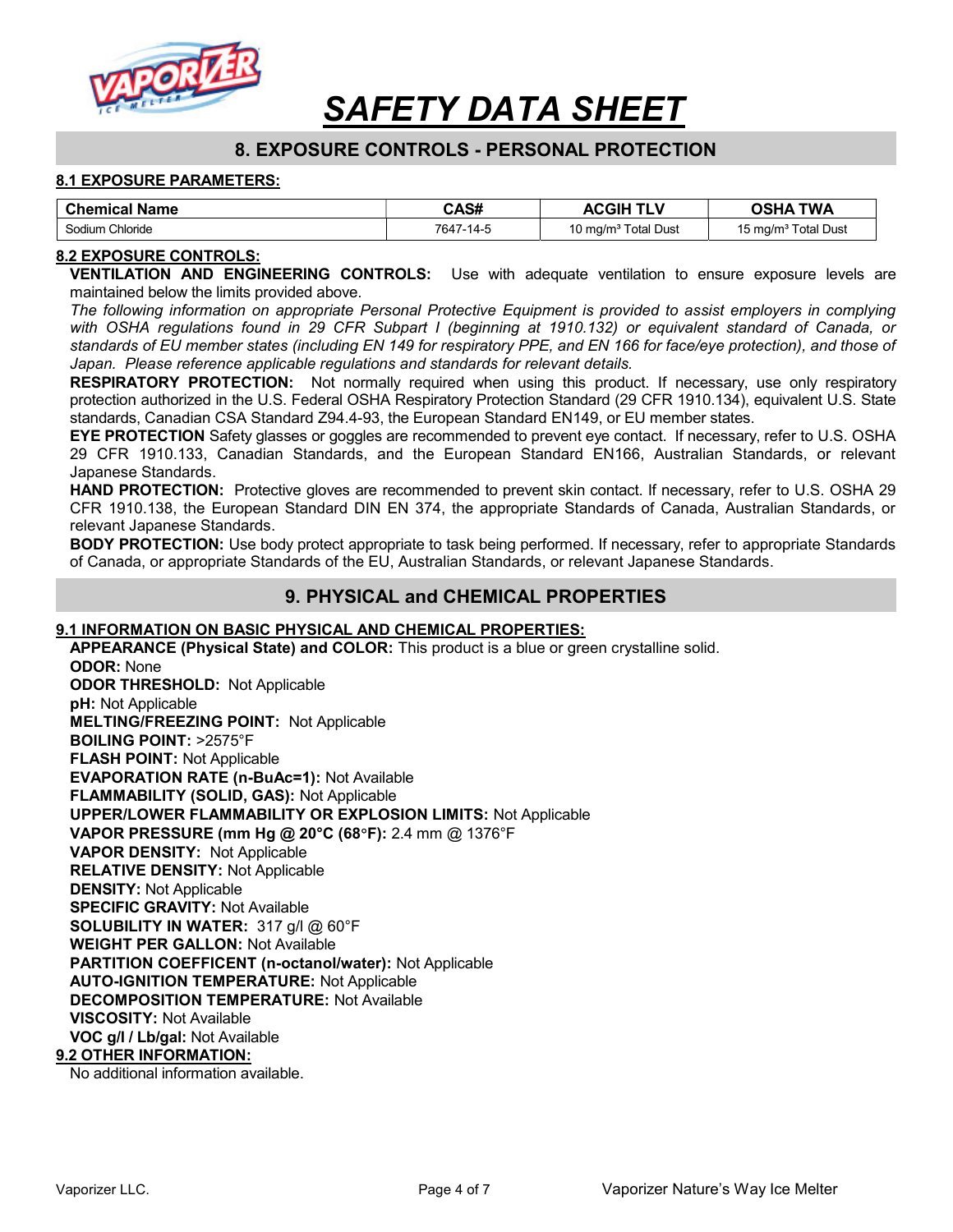

# 10. STABILITY and REACTIVITY

#### 10.1 REACTIVITY:

This product is not reactive.

#### 10.2 STABILITY:

Stable under conditions of normal storage and use.

#### 10.3 POSSIBILITY OF HAZARDOUS REACTIONS:

Chemical reactions occur when this product is involved with strong acids such as sulfuric or nitric acid.

#### 10.4 CONDITIONS TO AVOID:

Incompatible materials.

#### 10.5 MATERIALS WITH WHICH SUBSTANCE IS INCOMPATIBLE:

Strong acids.

#### 10.6 HAZARDOUS DECOMPOSITION PRODUCTS:

Thermal decomposition products include hydrochloric acid.

# 11. TOXICOLOGICAL INFORMATION

#### 11.1 INFORMATION ON TOXICOLOGICAL EFFECTS:

TOXICITY DATA:

CAS#: 7647-14-5

Oral, rat: LD50 = 3,000 mg/kg;

SUSPECTED CANCER AGENT: None of the ingredients within this product are found on the following lists: FEDERAL OSHA Z LIST, NTP, IARC, or CAL/OSHA and therefore are not considered to be, or suspected to be, cancer-causing agents by these agencies.

**IRRITANCY OF PRODUCT:** This product may be irritating to skin, eyes or respiratory system.

SENSITIZATION TO THE PRODUCT: This product is not considered a respiratory system or skin sensitizer.

REPRODUCTIVE TOXICITY INFORMATION: No information concerning the effects of this product and its components on the human reproductive system.

SPECIFIC TARGET ORGAN TOXICITY – SINGLE EXPOSURE: Eyes, Respiratory System and Skin SPECIFIC TARGET ORGAN TOXICITY - REPEATED EXPOSURE: None known ASPIRATION HAZARD: None

# 12. ECOLOGICAL INFORMATION

#### 12.1 TOXICITY:

This material is water soluble and occurs naturally, and is unlikely to have any long term effect on the environment. However, large or frequent applications or spills can have a potentially damaging effect on the environment.

#### 12.2 PERSISTENCE AND DEGRADABILITY:

This material is not organic and therefore does not undergo biodegradation.

### 12.3 BIOACCUMULATIVE POTENTIAL:

Based on available information, the sodium chloride present may bioaccumulate in some aquatic organisms.

#### 12.4 MOBILITY IN SOIL:

This material is water soluble and is expected to move rapidly with surface water or ground water flows.

#### 12.5 RESULTS OF PBT AND vPvB ASSESSMENT:

No specific data available on this product.

#### 12.6 OTHER ADVERSE EFFECTS:

No specific data available on this product.

ALL WORK PRACTICES MUST BE AIMED AT ELIMINATING ENVIRONMENTAL CONTAMINATION.

#### 12.7 WATER ENDANGERMENT CLASS:

Water endangering in accordance with EU Guideline 91/155-EWG. Not determined

# 13. DISPOSAL CONSIDERATIONS

#### 13.1 WASTE TREATMENT METHODS:

Waste disposal must be in accordance with appropriate U.S. Federal, State, and local regulations, those of Canada, Australia, EU Member States and Japan.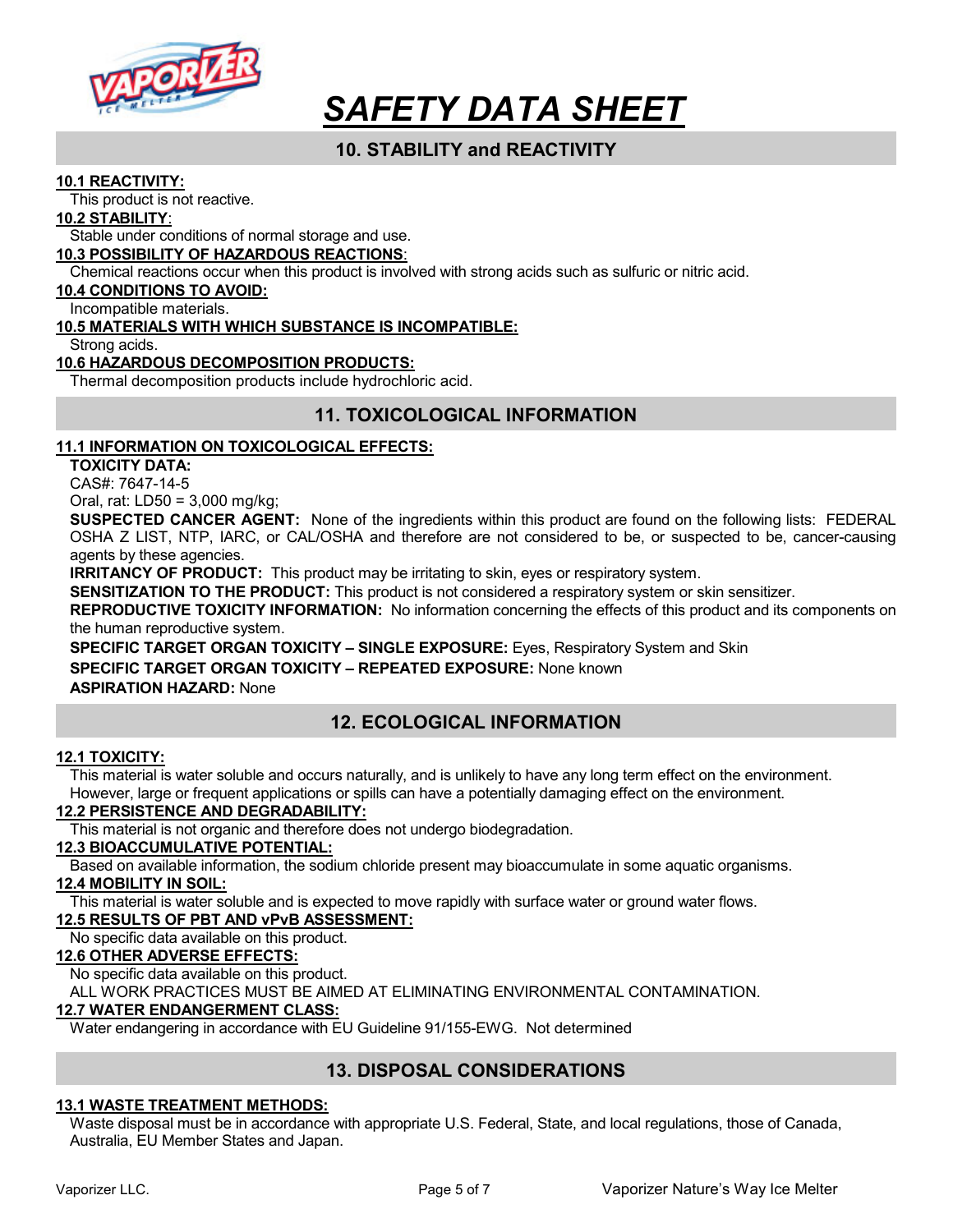

#### 13.2 EU Waste Code:

Not determined.

# 14. TRANSPORTATION INFORMATION

US DOT, IATA, IMO, ADR:

| U.S. DEPARTMENT OF TRANSPORTATION (DOT) SHIPPING REGULATIONS: This product is classified (per 49 CFR |  |
|------------------------------------------------------------------------------------------------------|--|
| 172.101) by the U.S. Department of Transportation, as follows.                                       |  |

| <u>IZ. IVI) by the O.S. Department of Transportation, as follows.</u> |                                                                                                                     |  |
|-----------------------------------------------------------------------|---------------------------------------------------------------------------------------------------------------------|--|
| <b>14.1 PROPER SHIPPING NAME:</b>                                     | Non-Regulated Material                                                                                              |  |
| <b>14.2 HAZARD CLASS NUMBER and DESCRIPTION:</b>                      | None                                                                                                                |  |
| <b>14.3 UN IDENTIFICATION NUMBER:</b>                                 | None                                                                                                                |  |
| <b>14.4 PACKING GROUP:</b>                                            | None                                                                                                                |  |
| <b>14.5 DOT LABEL(S) REQUIRED:</b>                                    | None                                                                                                                |  |
| <b>NORTH AMERICAN EMERGENCY RESPONSE GUIDEBOOK NUMBER: None</b>       |                                                                                                                     |  |
| <b>RQ QUANTITY:</b>                                                   | <b>None</b>                                                                                                         |  |
|                                                                       | 14.6 MARINE POLLUTANT: None of the components of this product are designated by the Department of Transportation to |  |
| be Marine Pollutants (49 CFR 172.101, Appendix B).                    |                                                                                                                     |  |
| <b>14.7 SPECIAL PRECAUTIONS FOR USER:</b>                             |                                                                                                                     |  |
|                                                                       |                                                                                                                     |  |

Avoid exposure

#### 14.8 INTERNATIONAL TRANSPORTION:

INTERNATIONAL AIR TRANSPORT ASSOCIATION SHIPPING INFORMATION (IATA): This product is not considered as dangerous goods.

INTERNATIONAL MARITIME ORGANIZATION SHIPPING INFORMATION (IMO): This product is not considered as dangerous goods.

#### 14.9 TRANSPORT IN BULK ACCORDING TO ANNEX II OF MARPOL 73/78 AND IBC CODE:

EUROPEAN AGREEMENT CONCERNING THE INTERNATIONAL CARRIAGE OF DANGEROUS GOODS BY ROAD (ADR): This product is not considered by the United Nations Economic Commission for Europe to be dangerous goods.

# 15. REGULATORY INFORMATION

#### 15.1 UNITED STATES REGULATIONS:

U.S. SARA REPORTING REQUIREMENTS: The components of this product are not subject to the reporting requirements of Sections 302, 304, and 313 of Title III of the Superfund Amendments and Reauthorization Act.

U.S. SARA THRESHOLD PLANNING QUANTITY: There are no specific Threshold Planning Quantities for the components of this product. The default Federal SDS submission and inventory requirement filing threshold of 10,000 lbs (4,540 kg) therefore applies, per 40 CFR 370.20.

#### U.S. CERCLA REPORTABLE QUANTITY (RQ): None

U.S. TSCA INVENTORY STATUS: The components of this product are listed on the TSCA Inventory or are exempted form listing.

#### OTHER U.S. FEDERAL REGULATIONS: None

CALIFORNIA SAFE DRINKING WATER AND TOXIC ENFORCEMENT ACT (PROPOSITION 65): Ingredients within this product are not on the Proposition 65 Lists.

#### 15.2 CANADIAN REGULATIONS:

CANADIAN DSL/NDSL INVENTORY STATUS: All components are DSL Listed, NDSL Listed and/or are exempt from listing.

OTHER CANADIAN REGULATIONS: Not applicable.

CANADIAN ENVIRONMENTAL PROTECTION ACT (CEPA) PRIORITIES SUBSTANCES LISTS:

This product has been classified in accordance with the hazard criteria of the Controlled Products Regulations and the SDS contains all of the information required by those regulations.

CANADIAN WHMIS CLASSIFICATION and SYMBOLS: This product has been classified per WHMIS 2015.

#### 15.3 EUROPEAN ECONOMIC COMMUNITY INFORMATION:

This product does meet the definition of a hazardous substance or preparation as defined by the European Union Council Directives 67/548/EEC, 1999/45/EC, 1272/2008/EC and subsequent Directives. See Section 2 for full Details.

#### 15.4 AUSTRALIAN INFORMATION FOR PRODUCT:

The components of this product are listed on the International Chemical Inventory list.